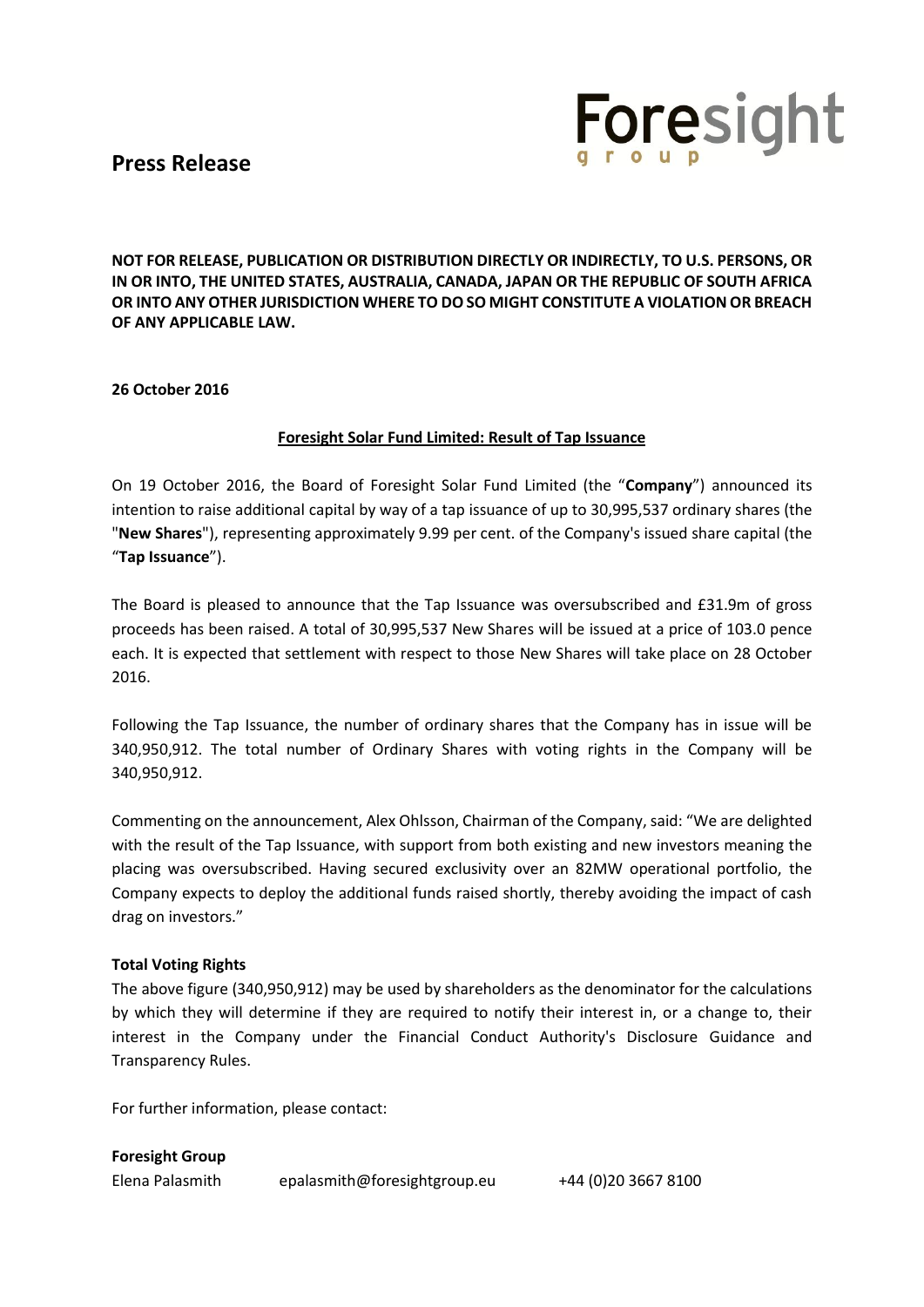# **Press Release**



**Stifel Nicolaus Europe Limited** (Joint Bookrunner) +44 (0)20 7710 7600 Mark Bloomfield Neil Winward Tunga Chigovanyika

**J.P. Morgan Cazenove** (Joint Bookrunner)  $+44$  (0)20 7742 4000 William Simmonds

#### **Disclaimer**

The information contained within this announcement is deemed by the Company to constitute inside information as stipulated under the Market Abuse Regulations (EU) No. 596/2014). Upon the publication of this announcement via Regulatory Information Service this inside information is now considered to be in the public domain.

This announcement is neither an advertisement, a prospectus nor a financial promotion.

This announcement is not for distribution, directly or indirectly, in or into the United States of America (including its territories and possessions, any state of the United States of America and the District of Columbia) (the "United States"), Australia, Canada, Japan or South Africa. This announcement does not constitute, or form part of, an offer to sell, or a solicitation of an offer to purchase, any securities in the United States, Australia, Canada, Japan or South Africa. The securities of the Company have not been and will not be registered under the U.S. Securities Act of 1933, as amended (the "Securities Act") or the U.S. Investment Company Act of 1940, as amended and may not be offered or sold directly or indirectly in or into the United States or to or for the account or benefit of any U.S. Person (within the meaning of Regulation S under the Securities Act). The securities referred to herein have not been registered under the applicable securities laws of Australia, Canada, Japan or South Africa and, subject to certain exceptions, may not be offered or sold within Australia, Canada, Japan or South Africa or to any national, resident or citizen of Australia, Canada, Japan or South Africa.

This announcement has been issued by and is the sole responsibility of the Company. No representation or warranty, express or implied, is or will be made as to, or in relation to, and no responsibility or liability is or will be accepted by, Stifel Nicolaus Europe Limited or J.P. Morgan Cazenove or by any of their respective affiliates or agents as to or in relation to the accuracy or completeness of this announcement or any other written or oral information made available to or publicly available to any interested party or their advisers and any liability therefore is expressly disclaimed.

Stifel Nicolaus Europe Limited, which is authorised and regulated in the United Kingdom by the Financial Conduct Authority, is acting exclusively for the Company and is acting for no-one else in connection with the Tap Issuance or the matters described in this announcement and the contents of this announcement, will not regard any other person as their respective client in relation to the Tap Issuance and will not be responsible to anyone other than the Company for providing the protections